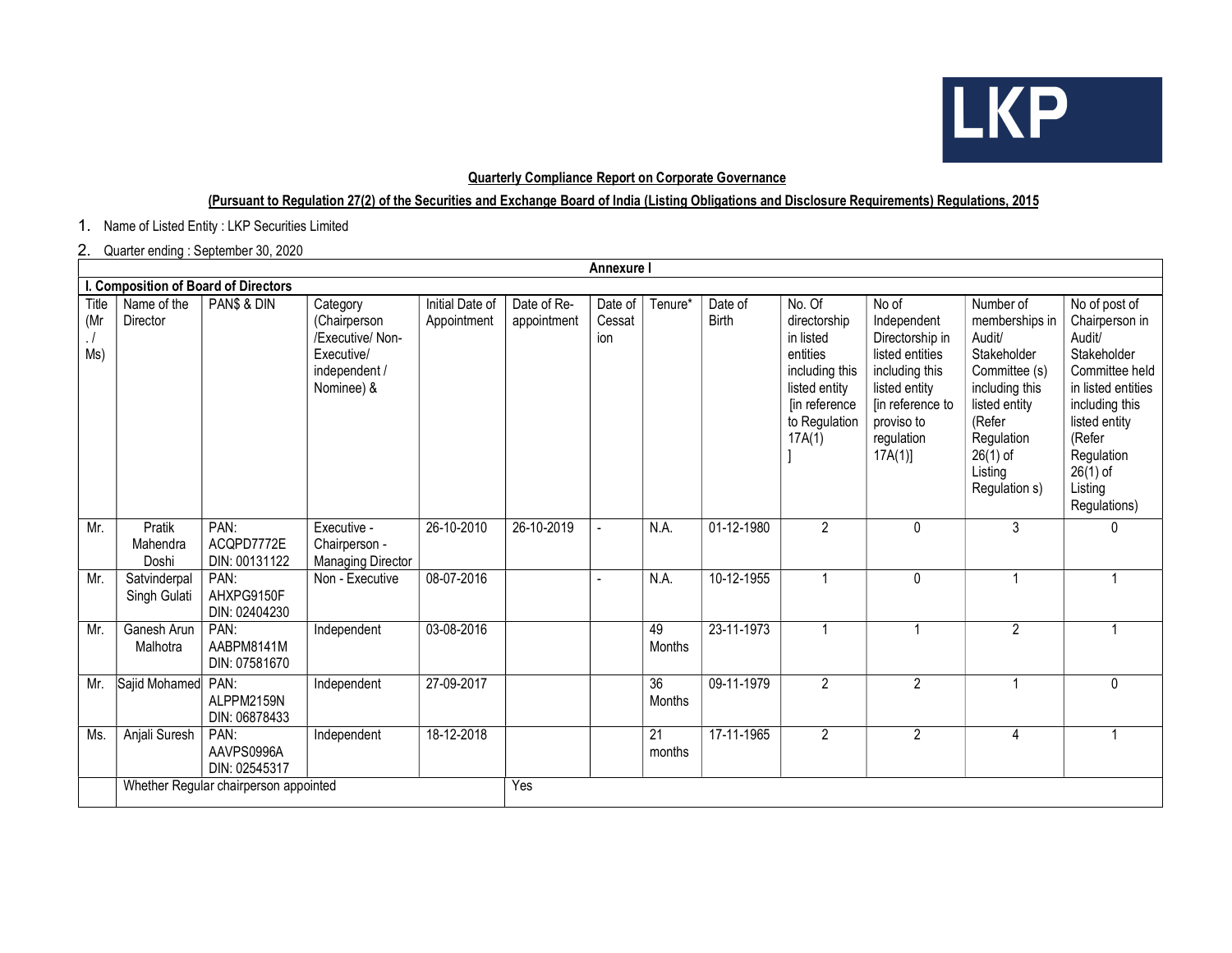# **LKP**

|                                                                                                                                                                           | Whether Chairperson is related to managing director or CEO<br>No#                                                                                                                                                                                                                                                                                                                                |                                                    |                           |                               |                              |                                                                                   |                                     |                   |  |  |  |
|---------------------------------------------------------------------------------------------------------------------------------------------------------------------------|--------------------------------------------------------------------------------------------------------------------------------------------------------------------------------------------------------------------------------------------------------------------------------------------------------------------------------------------------------------------------------------------------|----------------------------------------------------|---------------------------|-------------------------------|------------------------------|-----------------------------------------------------------------------------------|-------------------------------------|-------------------|--|--|--|
|                                                                                                                                                                           | PAN of any director would not be displayed on the website of Stock Exchange                                                                                                                                                                                                                                                                                                                      |                                                    |                           |                               |                              |                                                                                   |                                     |                   |  |  |  |
|                                                                                                                                                                           | &Category of directors means executive/non-executive/independent/Nominee. if a director fits into more than one category write all categories separating them with hyphen<br>* to be filled only for Independent Director. Tenure would mean total period from which Independent director is serving on Board of directors of the listed entity in continuity without any cooling off<br>period. |                                                    |                           |                               |                              |                                                                                   |                                     |                   |  |  |  |
|                                                                                                                                                                           | # Mr. Pratik Doshi is the Chairperson and Managing Director of the Company                                                                                                                                                                                                                                                                                                                       |                                                    |                           |                               |                              |                                                                                   |                                     |                   |  |  |  |
| <b>II. Composition of Committees</b>                                                                                                                                      |                                                                                                                                                                                                                                                                                                                                                                                                  |                                                    |                           |                               |                              |                                                                                   |                                     |                   |  |  |  |
|                                                                                                                                                                           | Name of Committee                                                                                                                                                                                                                                                                                                                                                                                | <b>Whether Regular</b><br>chairperson<br>appointed | Name of Committee members |                               |                              | Category (Chairperson / Executive / Non-<br>Executive / Independent / Nominee) \$ | Date of<br>Appointment              | Date of Cessation |  |  |  |
|                                                                                                                                                                           | 1. Audit Committee                                                                                                                                                                                                                                                                                                                                                                               | Yes                                                |                           | Mr. Ganesh Malhotra           |                              | Chairperson - Non-Executive - Independent                                         | 03-08-2016                          | $\overline{a}$    |  |  |  |
|                                                                                                                                                                           |                                                                                                                                                                                                                                                                                                                                                                                                  |                                                    | Mr. Sajid Mohamed         |                               | Non-Executive - Independent  |                                                                                   | 27-09-2017                          |                   |  |  |  |
|                                                                                                                                                                           |                                                                                                                                                                                                                                                                                                                                                                                                  |                                                    | Mr. Pratik Doshi          |                               | Executive                    |                                                                                   | 03-08-2016                          |                   |  |  |  |
|                                                                                                                                                                           |                                                                                                                                                                                                                                                                                                                                                                                                  |                                                    |                           | Ms. Anjali Suresh             | Non-Executive - Independent  |                                                                                   | 30-01-2020                          | $\blacksquare$    |  |  |  |
|                                                                                                                                                                           | 2. Nomination & Remuneration                                                                                                                                                                                                                                                                                                                                                                     | Yes                                                | Mr. Ganesh Malhotra       |                               |                              | Chairperson - Non- Executive - Independent                                        | $03-08-2016$                        | $\blacksquare$    |  |  |  |
|                                                                                                                                                                           | Committee                                                                                                                                                                                                                                                                                                                                                                                        |                                                    | Mr. Sajid Mohamed         |                               | Non-Executive - Independent  |                                                                                   | 27-09-2017                          |                   |  |  |  |
|                                                                                                                                                                           |                                                                                                                                                                                                                                                                                                                                                                                                  |                                                    |                           | Mr. Satvinderpal Singh Gulati | Non-Executive                |                                                                                   | 03-08-2016                          |                   |  |  |  |
|                                                                                                                                                                           |                                                                                                                                                                                                                                                                                                                                                                                                  |                                                    |                           | Ms. Anjali Suresh             | Non-Executive - Independent  |                                                                                   | 30-01-2020                          |                   |  |  |  |
|                                                                                                                                                                           | 3. Stakeholders Relationship                                                                                                                                                                                                                                                                                                                                                                     | Yes                                                |                           | Mr. Satvinderpal Singh Gulati | Chairperson - Non- Executive |                                                                                   | 03-08-2016                          |                   |  |  |  |
|                                                                                                                                                                           | Committee                                                                                                                                                                                                                                                                                                                                                                                        |                                                    | Mr. Pratik Doshi          |                               | Executive                    |                                                                                   | 03-08-2016                          |                   |  |  |  |
|                                                                                                                                                                           |                                                                                                                                                                                                                                                                                                                                                                                                  |                                                    |                           | Mr. Ganesh Malhotra           | Non-Executive - Independent  |                                                                                   | 22-10-2019                          |                   |  |  |  |
|                                                                                                                                                                           |                                                                                                                                                                                                                                                                                                                                                                                                  |                                                    | Ms. Anjali Suresh         |                               | Non-Executive - Independent  |                                                                                   | 30-01-2020                          |                   |  |  |  |
|                                                                                                                                                                           | 4. Corporate Social Responsibility                                                                                                                                                                                                                                                                                                                                                               | Yes                                                |                           | Ms. Anjali Suresh             |                              | Chairperson - Non- Executive - Independent                                        | 04-02-2019                          |                   |  |  |  |
|                                                                                                                                                                           | Committee                                                                                                                                                                                                                                                                                                                                                                                        |                                                    | Mr. Pratik Doshi          |                               | Executive                    |                                                                                   | 04-02-2019                          |                   |  |  |  |
|                                                                                                                                                                           |                                                                                                                                                                                                                                                                                                                                                                                                  |                                                    |                           | Mr. Satvinderpal Singh Gulati | Non-Executive                |                                                                                   | 04-02-2019                          | $\blacksquare$    |  |  |  |
|                                                                                                                                                                           | 5. Risk Management Committee                                                                                                                                                                                                                                                                                                                                                                     | Not Applicable                                     |                           |                               |                              |                                                                                   |                                     |                   |  |  |  |
| &Category of directors means executive/non-executive/independent/Nominee. if a director fits into more than one category write all categories separating them with hyphen |                                                                                                                                                                                                                                                                                                                                                                                                  |                                                    |                           |                               |                              |                                                                                   |                                     |                   |  |  |  |
| III. Meeting of Board of Directors                                                                                                                                        |                                                                                                                                                                                                                                                                                                                                                                                                  |                                                    |                           |                               |                              |                                                                                   |                                     |                   |  |  |  |
| Date(s) of Meeting (if any) in the                                                                                                                                        |                                                                                                                                                                                                                                                                                                                                                                                                  | Date(s) of Meeting (if any) in the                 |                           | Whether requirement of        | Number of Directors          | Number of independent                                                             | Maximum gap between any             |                   |  |  |  |
| previous quarter                                                                                                                                                          |                                                                                                                                                                                                                                                                                                                                                                                                  | relevant quarter                                   |                           | Quorum met*                   | present*                     | directors present*                                                                | two consecutive (in number of days) |                   |  |  |  |
| 04-06-2020                                                                                                                                                                |                                                                                                                                                                                                                                                                                                                                                                                                  | 10-08-2020                                         |                           | Yes                           | 5                            | 3                                                                                 | 66                                  |                   |  |  |  |
|                                                                                                                                                                           |                                                                                                                                                                                                                                                                                                                                                                                                  | 26-09-2020                                         |                           |                               | $\overline{5}$               | $\overline{3}$                                                                    | 46                                  |                   |  |  |  |
| * to be filled in only for the current quarter meetings                                                                                                                   |                                                                                                                                                                                                                                                                                                                                                                                                  |                                                    |                           |                               |                              |                                                                                   |                                     |                   |  |  |  |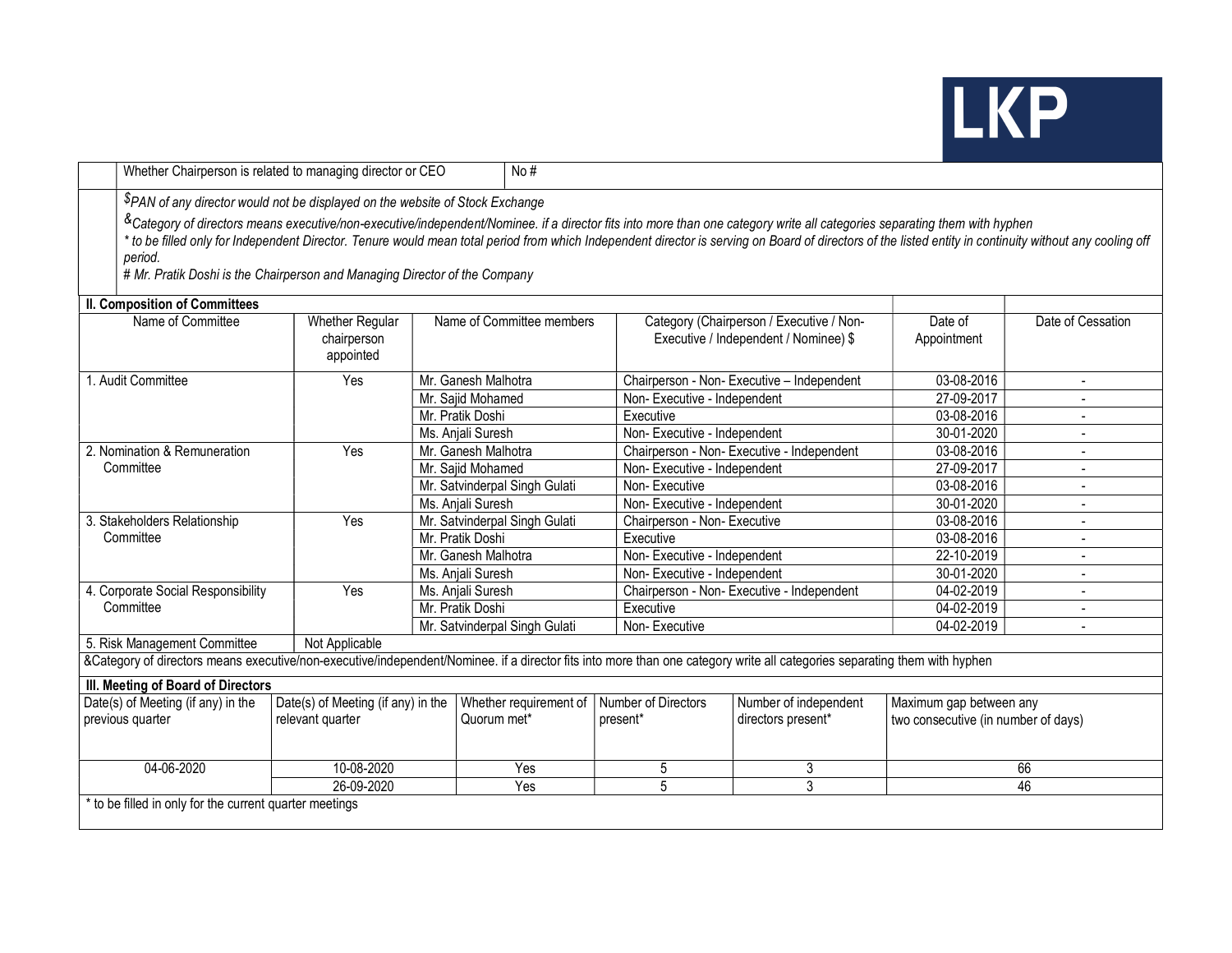

| <b>IV. Meetings of Committees</b>                                                                                                                                                                                                                                                                                                                                                                                                 |                                                                                                                                                                                       |                                 |                                             |                                                                   |                                                                        |  |  |  |  |  |
|-----------------------------------------------------------------------------------------------------------------------------------------------------------------------------------------------------------------------------------------------------------------------------------------------------------------------------------------------------------------------------------------------------------------------------------|---------------------------------------------------------------------------------------------------------------------------------------------------------------------------------------|---------------------------------|---------------------------------------------|-------------------------------------------------------------------|------------------------------------------------------------------------|--|--|--|--|--|
| Date(s) of meeting of the<br>committee in the relevant<br>quarter                                                                                                                                                                                                                                                                                                                                                                 | Whether requirement of<br>Quorum met (details)*                                                                                                                                       | Number of Directors<br>present* | Number of independent<br>directors present* | Date(s) of meeting of the<br>committee in the previous<br>quarter | Maximum gap between any two consecutive<br>meetings in number of days* |  |  |  |  |  |
| <b>Audit Committee</b>                                                                                                                                                                                                                                                                                                                                                                                                            |                                                                                                                                                                                       |                                 |                                             |                                                                   |                                                                        |  |  |  |  |  |
| 10-08-2020                                                                                                                                                                                                                                                                                                                                                                                                                        | Yes                                                                                                                                                                                   | 4                               | 3                                           | 04-06-2020                                                        | 66                                                                     |  |  |  |  |  |
| 26-09-2020                                                                                                                                                                                                                                                                                                                                                                                                                        | Yes                                                                                                                                                                                   | 4                               | 3                                           |                                                                   | 46                                                                     |  |  |  |  |  |
| <b>Stakeholders Relationship Committee</b>                                                                                                                                                                                                                                                                                                                                                                                        |                                                                                                                                                                                       |                                 |                                             |                                                                   |                                                                        |  |  |  |  |  |
| 10-08-2020                                                                                                                                                                                                                                                                                                                                                                                                                        | Yes                                                                                                                                                                                   |                                 | 2                                           | 04-06-2020                                                        | 66                                                                     |  |  |  |  |  |
| * This information has to be mandatorily be given for audit committee, for rest of the committees giving this information is optional<br>** to be filled in only for the current quarter meetings                                                                                                                                                                                                                                 |                                                                                                                                                                                       |                                 |                                             |                                                                   |                                                                        |  |  |  |  |  |
| <b>V. Related Party Transactions</b><br><b>Subject</b><br><b>Compliance status (Yes/No/NA)</b>                                                                                                                                                                                                                                                                                                                                    |                                                                                                                                                                                       |                                 |                                             |                                                                   |                                                                        |  |  |  |  |  |
|                                                                                                                                                                                                                                                                                                                                                                                                                                   |                                                                                                                                                                                       |                                 |                                             |                                                                   |                                                                        |  |  |  |  |  |
|                                                                                                                                                                                                                                                                                                                                                                                                                                   |                                                                                                                                                                                       |                                 |                                             |                                                                   | refer note below                                                       |  |  |  |  |  |
| Whether prior approval of audit committee obtained                                                                                                                                                                                                                                                                                                                                                                                |                                                                                                                                                                                       |                                 |                                             |                                                                   | Yes                                                                    |  |  |  |  |  |
| <b>NA</b><br>Whether shareholder approval obtained for material RPT<br>Whether details of RPT entered into pursuant to omnibus approval have been reviewed by the Audit Committee                                                                                                                                                                                                                                                 |                                                                                                                                                                                       |                                 |                                             |                                                                   |                                                                        |  |  |  |  |  |
|                                                                                                                                                                                                                                                                                                                                                                                                                                   |                                                                                                                                                                                       |                                 |                                             |                                                                   | Yes                                                                    |  |  |  |  |  |
| Note:<br>In the column "Compliance Status", compliance or non-compliance may be indicated by Yes/No/N.A For example, if the Board has been composed in accordance with the requirements of Listing<br>1<br>Regulations, "Yes" may be indicated. Similarly, in case the Listed Entity has no related party transactions, the words "N.A." may be indicated.<br>If status is "No" details of non-compliance may be given here.<br>2 |                                                                                                                                                                                       |                                 |                                             |                                                                   |                                                                        |  |  |  |  |  |
| <b>VI. Affirmations</b>                                                                                                                                                                                                                                                                                                                                                                                                           |                                                                                                                                                                                       |                                 |                                             |                                                                   |                                                                        |  |  |  |  |  |
| 1.                                                                                                                                                                                                                                                                                                                                                                                                                                | The composition of Board of Directors is in terms of SEBI (Listing Obligations and Disclosure requirements) Regulations, 2015.                                                        |                                 |                                             |                                                                   |                                                                        |  |  |  |  |  |
|                                                                                                                                                                                                                                                                                                                                                                                                                                   | 2. The composition of the following committees is in terms of SEBI (Listing Obligations and Disclosure Requirements) Regulations, 2015                                                |                                 |                                             |                                                                   |                                                                        |  |  |  |  |  |
| a. Audit Committee<br>Nomination & Remuneration Committee<br>b.<br>Stakeholders Relationship Committee<br>$C_{\cdot}$                                                                                                                                                                                                                                                                                                             |                                                                                                                                                                                       |                                 |                                             |                                                                   |                                                                        |  |  |  |  |  |
| The committee members have been made aware of their powers, role and responsibilities as specified in SEBI(Listing obligations and disclosure requirements) Regulations, 2015.<br>3.<br>The meetings of the board of directors and the above committees have been conducted in the manner as specified in SEBI (Listing Obligations and Disclosure Requirements) Regulations,<br>4.                                               |                                                                                                                                                                                       |                                 |                                             |                                                                   |                                                                        |  |  |  |  |  |
| 5.<br>mentioned here                                                                                                                                                                                                                                                                                                                                                                                                              | 2015.<br>This report and/or the report submitted in the previous quarter has been placed before Board of Directors. Any comments/observations/advice of the board of directors may be |                                 |                                             |                                                                   |                                                                        |  |  |  |  |  |